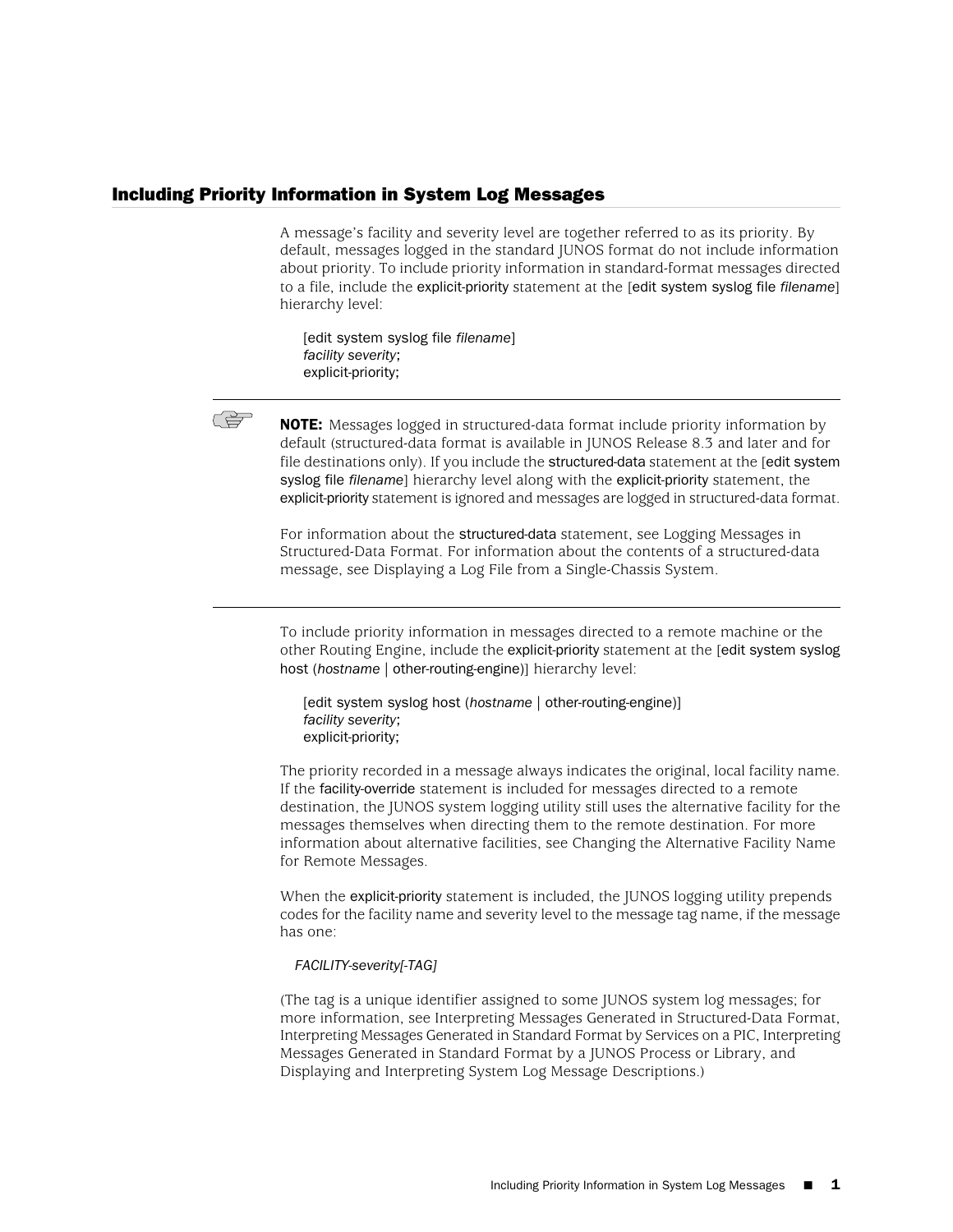[Table 1](#page-1-0) lists the facility codes that can appear in system log messages and maps them to facility names.



NOTE: If the second column in [Table 1](#page-1-0) does not include the JUNOS facility name for a code, the facility cannot be included in a statement at the [edit system syslog] hierarchy level. The JUNOS Software might use the facilities in [Table 1—](#page-1-0) and others that are not listed—when reporting on internal operations

| Code            | <b>JUNOS Facility Name</b> | <b>Type of Event or Error</b>                                                                                                 |
|-----------------|----------------------------|-------------------------------------------------------------------------------------------------------------------------------|
| <b>AUTH</b>     | authorization              | Authentication and<br>authorization attempts                                                                                  |
| <b>AUTHPRIV</b> |                            | Authentication and<br>authorization attempts that<br>can be viewed by superusers<br>only                                      |
| <b>CHANGE</b>   | change-log                 | Changes to the JUNOS<br>configuration                                                                                         |
| <b>CONFLICT</b> | conflict-log               | Specified configuration is<br>invalid on the routing platform<br>type                                                         |
| <b>CONSOLE</b>  |                            | Messages written to<br>/dev/console by the kernel<br>console output driver                                                    |
| <b>CRON</b>     |                            | Actions performed or errors<br>encountered by the cron<br>process                                                             |
| <b>DAEMON</b>   | daemon                     | Actions performed or errors<br>encountered by system<br>processes                                                             |
| <b>DFC</b>      | dfc                        | Actions performed or errors<br>encountered by the dynamic<br>flow capture process                                             |
| <b>FIREWALL</b> | firewall                   | Packet filtering actions<br>performed by a firewall filter                                                                    |
| <b>FTP</b>      | ftp                        | Actions performed or errors<br>encountered by the FTP<br>process                                                              |
| <b>INTERACT</b> | interactive-commands       | Commands issued at the<br>JUNOS CLI prompt or invoked<br>by a client application such as<br>a JUNOScript or NETCONF<br>client |
|                 |                            |                                                                                                                               |

#### <span id="page-1-0"></span>Table 1: Facility Codes Reported in Priority Information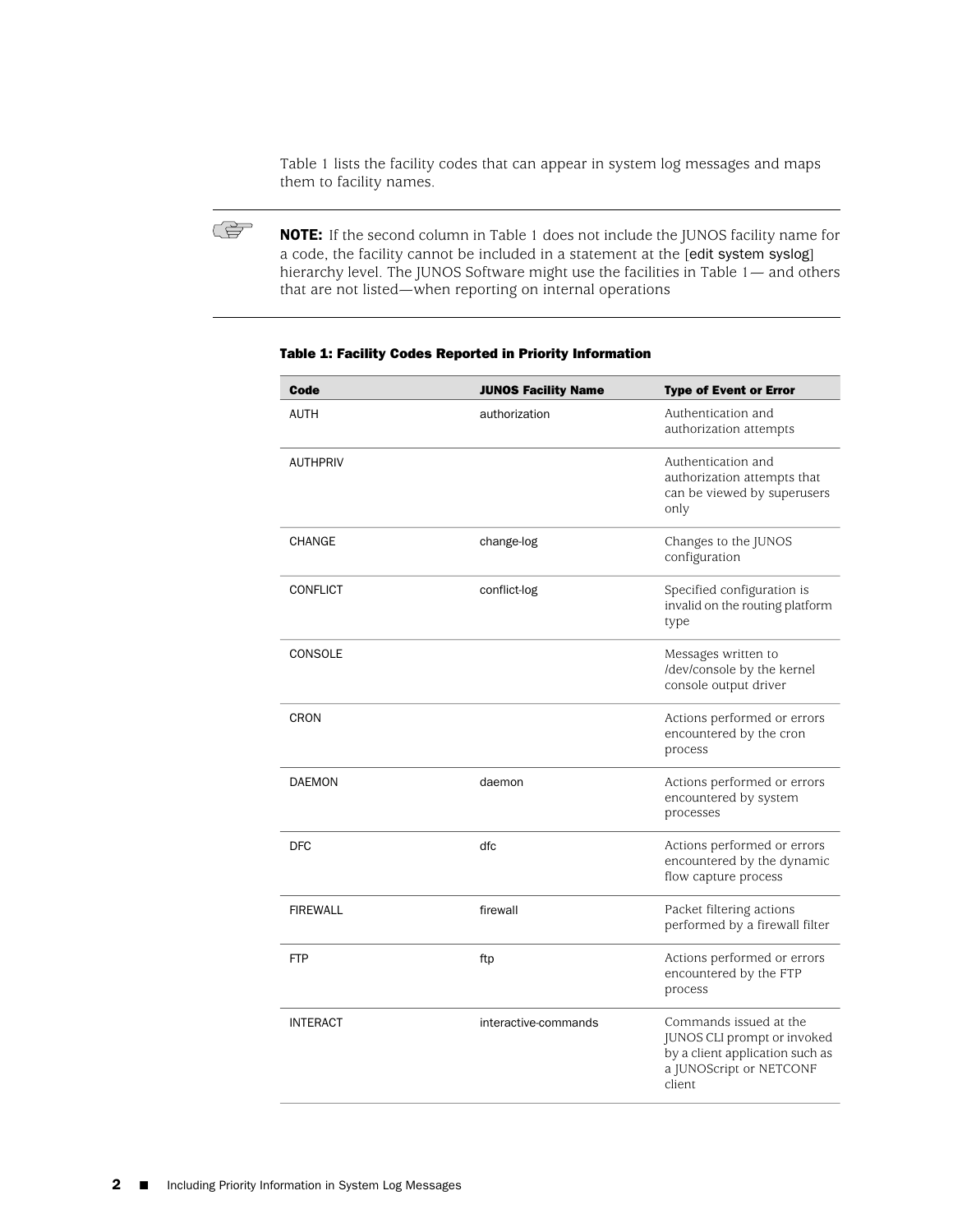#### Table 1: Facility Codes Reported in Priority Information *(continued)*

| Code          | <b>JUNOS Facility Name</b> | <b>Type of Event or Error</b>                                                            |
|---------------|----------------------------|------------------------------------------------------------------------------------------|
| <b>KFRN</b>   | kernel                     | Actions performed or errors<br>encountered by the JUNOS<br>kernel                        |
| <b>NTP</b>    |                            | Actions performed or errors<br>encountered by the Network<br>Time Protocol (NTP) process |
| <b>PFE</b>    | pfe                        | Actions performed or errors<br>encountered by the Packet<br>Forwarding Engine            |
| <b>SYSLOG</b> |                            | Actions performed or errors<br>encountered by the JUNOS<br>system logging utility        |
| <b>USER</b>   | user                       | Actions performed or errors<br>encountered by user-space<br>processes                    |

<span id="page-2-0"></span>[Table 2](#page-2-0) lists the numerical severity codes that can appear in system log messages and maps them to severity levels.

| <b>Numerical Code</b> | <b>Severity Level</b> | <b>Description</b>                                                                                                                  |
|-----------------------|-----------------------|-------------------------------------------------------------------------------------------------------------------------------------|
| $\Omega$              | emergency             | System panic or other<br>condition that causes the<br>routing platform to stop<br>functioning                                       |
| $\mathbf{1}$          | alert                 | Conditions that require<br>immediate correction, such as<br>a corrupted system database                                             |
| $\overline{2}$        | critical              | Critical conditions, such as<br>hard drive errors                                                                                   |
| 3                     | error                 | Error conditions that generally<br>have less serious<br>consequences than errors in<br>the emergency, alert, and<br>critical levels |
| $\overline{4}$        | warning               | Conditions that warrant<br>monitoring                                                                                               |
| 5                     | notice                | Conditions that are not errors<br>but might warrant special<br>handling                                                             |

# Table 2: Numerical Codes for Severity Levels Reported in Priority Information